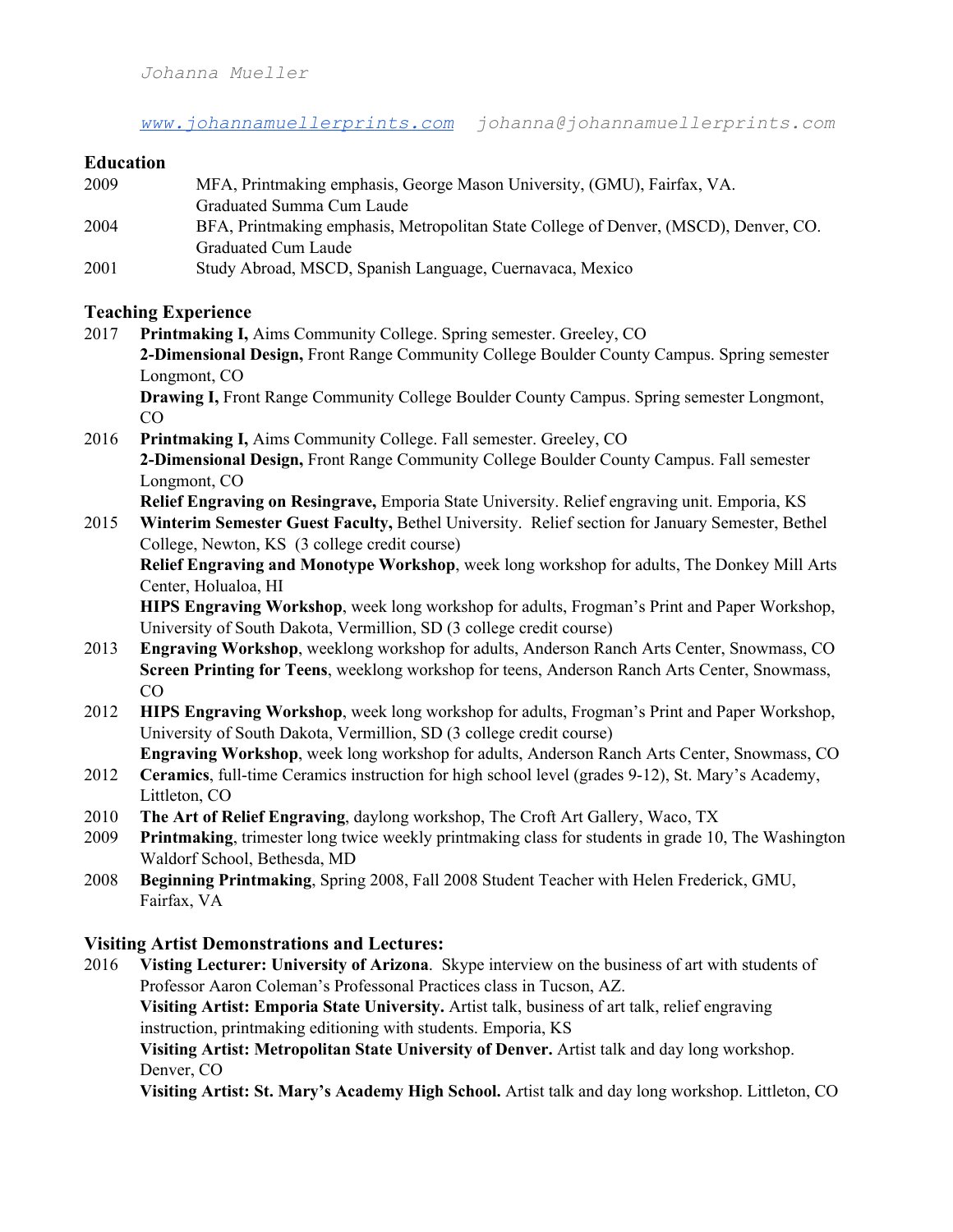*Johanna Mueller*

*[www.johannamuellerprints.com](http://www.johannamuellerprints.com/) johanna@johannamuellerprints.com*

- 2015 **Visiting Artist: University of Denver.** Artist talk and demonstration, Denver, CO **Visiting Artist: University of Hawaii.** Artist talk and demonstration, Hilo, HI **Visiting Artist: Front Range Community College**. Artist talk and demonstration, Fort Collins, CO **Visiting Artist/Ciritc: Texas A&M Corpus Christi.** Artist talk and individual student critiques, Corpus Christi, TX **Visiting Artist: Bethel College.** Artist talk, Newton, KS
- 2013 **Visiting Artist: University of Eastern North Carolina.** Artist talk and demo, Greenville, NC **Visiting Artist: University of Bowling Green.** Artist talk, and day long workshop, Bowling Green, OH

# 2012 **Panel Participant: The Entrepreneurial Printmaker: Making Work Outside Academia.** Mid America Print Conference, Cape Girardeau, MO

**Visiting Artist: Frogman's Print and Paper Workshop.** Artist Talk, University of South Dakota, Vermillion, SD

Visiting Artist: Anderson Ranch Arts Center. Artist Talk, Snowmass, CO

2011 **Featured Artist Workshop: Red Delicious Press.** Artist talk and printmaking demonstration, Aurora,  $CO$ 

**Visiting Artist: Vanderbilt University.** Guest lecturer and printmaking demonstration, Vanderbilt University, Nashville, TN

**Visiting Artist: Middle Tennessee State University (MTSU).** Guest lecturer and printmaking demonstration, MTSU, Murfreesboro, TN

**Visiting Artist: University of Mary Hardin-Baylor.** Guest lecturer and printmaking demonstration, University of Mary Hardin-Baylor, Belton, TX

2010 **Visiting Artist: Snow College.** Guest lecturer presenting artistic work and speaking on the business of art, and printmaking workshop, Snow College, Ephraim, UT

**HIPS: High Impact Poly Styrene**, Relief Engraving demonstration and artist talk, MSCD, Denver, CO

**What's It All Mean to Make Prints?** Relief engraving demonstration, Smithsonian American Art Museum, Washington, DC

2009 **Creature Alterations, Myth and Transformations: Art as Fetish, Icon and Totem**, George Mason University, Fairfax, VA

**Artist Talk: Storytelling and the Art of the Print**, artist talk moderated by Helen Frederick, Reyes+Davis Independent Exhibitions, Washington, DC

2008 **Relief Engraving Demonstration**, Arts on Foot Art Festival, Washington, DC

# **Gallery Representation**

- 2014-present The Lion's Nest, Gallery and Printshop, Austin, TX
- 2011-present Olsen Larsen Gallery, Des Moines, IA
- Art and Invention, Nashville, TN
- 2011-2013 Gildar Gallery, Denver, CO Hudgens Art Center Gift Shop Gallery, Duluth, GA
	- Boulder Museum of Contemporary Art Gift Shop Gallery, Boulder, CO
- 2011-2012 Artists on Santa Fe, Denver, CO
- 2010-2013 Abecedarian Gallery, Denver, CO
- 2010-2013 The Croft Art Gallery, Waco, TX
- 2008-2011 Reyes+Davis Independent Exhibitions, Washington, DC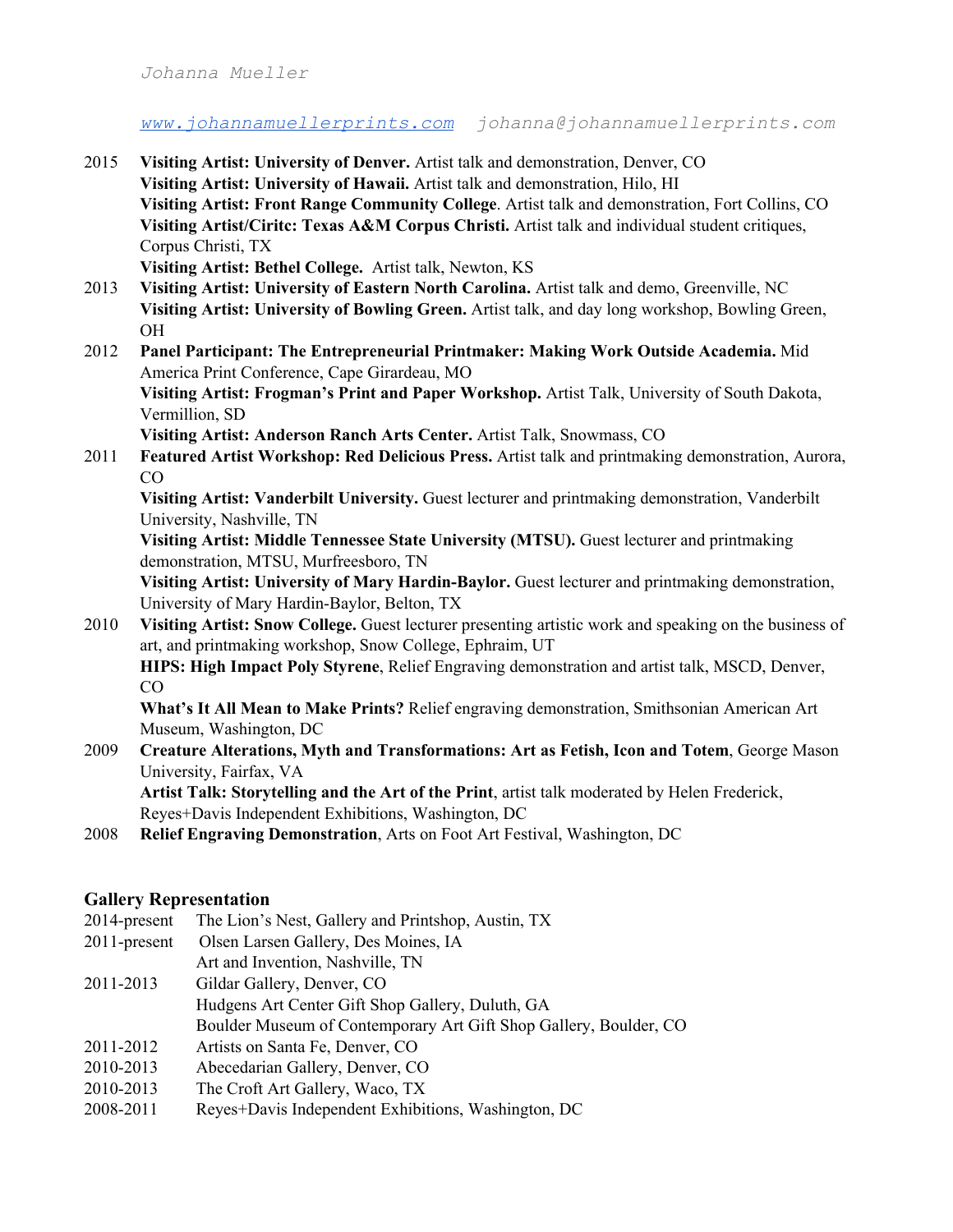*Johanna Mueller*

*[www.johannamuellerprints.com](http://www.johannamuellerprints.com/) johanna@johannamuellerprints.com*

#### **Solo Exhibitions**

- 2016 **Feverish Migrations: Poetry and Printmaking, Carbondale Center for the Arts, Carbondale, CO**<br>2015 **Johanna Mueller: Printmaker**, Reiger Gallery, Bethel College, Newton, KS
- 2015 **Johanna Mueller: Printmaker**, Reiger Gallery, Bethel College, Newton, KS
- Animal Ancestors, Leon Gallery, Denver, CO **New Icons**, Gildar Gallery, Denver, CO **Sustainablity Fundraiser**, Sherman Events Center, Denver, CO
- 2011 **Walk in the Woods**, Croft Gallery, Waco, TX **Creature Show**, City O'City, Denver, CO **Creature Show**, Red Delicious Press, Aurora, CO
- 2010 **Animal Engravings**, The Croft Art Gallery, Waco, TX **Denver Made: Johanna Mueller**, The Fancy Tiger, Denver, CO
- 2009 **Creature Transformations, Encounters and Mutations**, Lee Arts Center, Arlington, VA **Creature Alterations, Myth & Transformations**, Reyes+Davis Independent Exhibitions, Washington, DC **Creature Alterations, Myth & Transformations**, MFA Thesis Exhibition, GMU, Fairfax, VA **Beast and Critter, Search and Discover**, Frogman's Graduate Student Scholarship Show, Warren M. Lee Center for Fine Arts, University of South Dakota, Vermillion, SD

# **Group Exhibitions**

- 2016 **A Generous Kingdom,** Verun Ultimum Art Gallery, Portland, OR **Press Play,** Lincoln Center Art Gallery, Fort Collins, CO **Planting the Seeds: Pedagogy and Prints,** Lakewood Cultural Center, Lakewood, CO **Print Austin: Bin Fest Print Expo,** Canopy Arts Complex, Austin, CO **Repair, Repurpose**, Catapult Creative House, Southeast Missouri State University, Cape Girardeau, MO **Noosa Yogurt Support Local Culture Visual Arts Show,** Bas Bleu Theater, Fort Collins, CO
- 2015 **528.0 Regional Printmaking Show, Redline Gallery, Denver, CO Creative Connections: Women in Printmaking,** Northwest Vista College, San Antonio, TX **Print and Process,** Art Gym Denver, Denver, CO **Technonatura,** The Donkey Mill Arts Center, Holualoa, HI. Juried by Hiroki Morinoue
- 2014 **The Printed Image 5**, Alice C. Sabatini Gallery, Topeaka, KS. Juried by Tom Huck **Fort Collins Studio Tour**, Lincoin Center, Fort Collins, CO. Juried by Anna Kaye
- 2013 **A Wood Engraver's Menagerie**, Zygote Gallery and Press, Cleveland, OH **23 rd Parkside Small Print Exhibition**, University of Wisconsin-Parkside, Kenosha, WI **Deviant Art: Dispelling Myths IV,** Northrup King Gallery, Minneapolis, MN **Small Works**, Olsen Larsen Gallery, Des Moines, IA **Small Wonders**, Aspen Chapel Gallery, Aspen, CO

# 2012 **Printmaking: Exploration of a Medium**, Center for the Arts, Evergreen, CO. Juried by Melanie Yazzie **Heavy Hitters**: Contemporary Printmakers, Art Museum of South Texas, Corpus Christi, TX; Peveto Gallery, Houston, TX **Inaugural Exhibition**, Vol 2, Gildar Gallery, Denver, CO **Marginal Arts Festival, Steamroller Prints**, Taubman Museum of Art, Roanoke University, Roanoke,

VA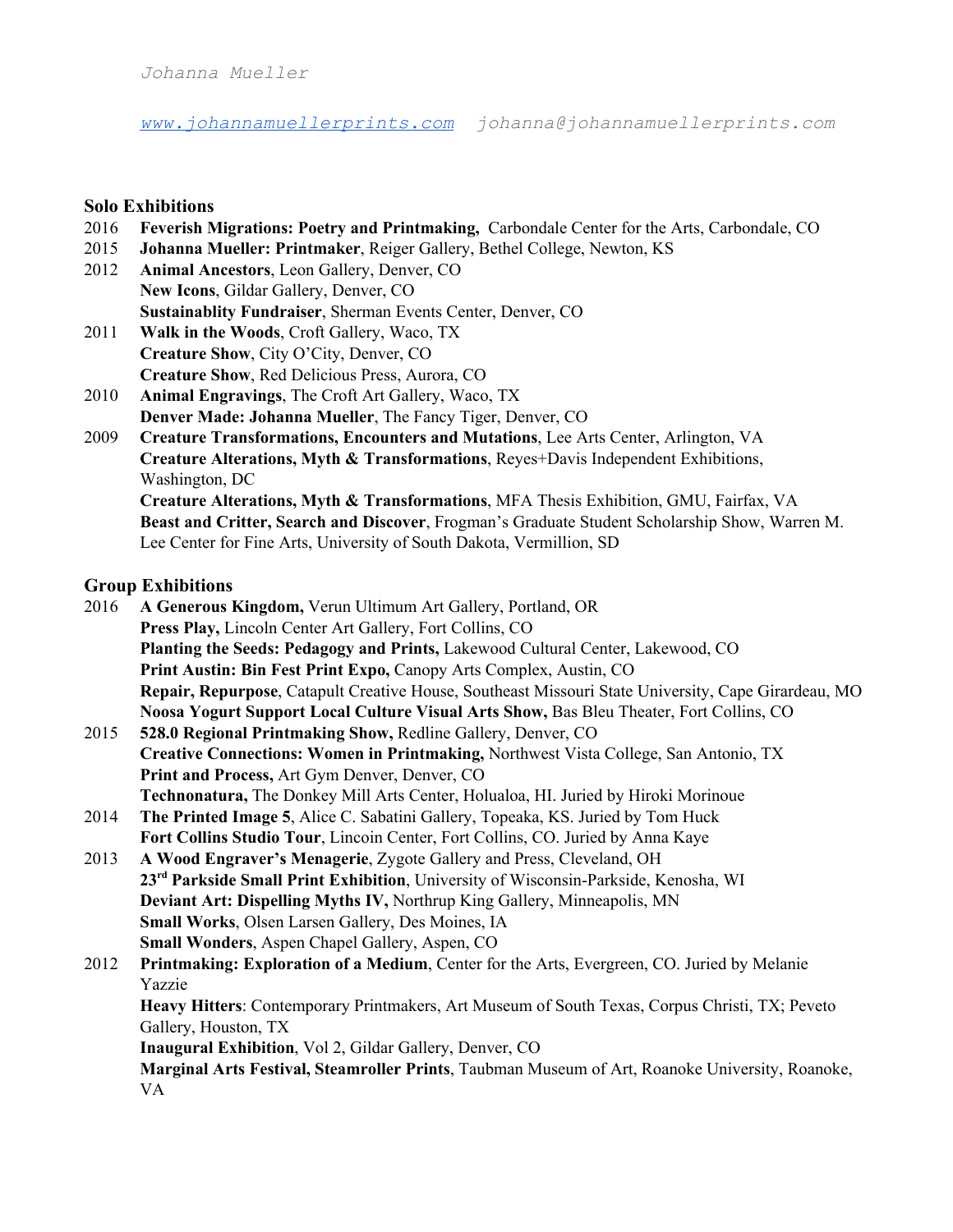*[www.johannamuellerprints.com](http://www.johannamuellerprints.com/) johanna@johannamuellerprints.com*

# **Awards and Honors**

| 2016 | Best in Show, Pearl Street Arts Festival, Boulder, CO                                                  |
|------|--------------------------------------------------------------------------------------------------------|
|      | First Place 2-D, Golden Fine Arts Festival, Golden, CO                                                 |
|      | First Place, Webster Arts Fair, Webster, MO                                                            |
|      | UMB Bank Award, Laumiere Art Festival, Saint Louis, MO                                                 |
| 2015 | Recipient: Laila Twigg Smith Artist in Residence Program, The Donkey Mill Arts Center, Holualoa,<br>HІ |
|      | Second Place, 528.0 Regional Printmaking Show, Redline Gallery, Denver, CO                             |
| 2014 | First Place, Fort Collins Studio Tour Exhibition, Fort Collins, CO                                     |
|      | Best in Show, Madison Fine Arts Festival, Madison, WI                                                  |
|      | Best in Show, Utah Fine Arts Festival, Salt Lake City, UT                                              |
|      | Best in Show, Ann Arbor State Street Arts Festival, Ann Arbor, MI                                      |
|      | First Place 2D, Golden Fine Arts Festival, Golden, CO                                                  |
|      | First Place 2D, Evergreen Fine Arts Festival, Evergreen, CO                                            |
|      | Second Place 2D, Smoky Hill River Festival, Salina, KS                                                 |
| 2013 | Honorable Mention, Telfair Fine Arts Festival, Savannah, GA                                            |
| 2012 | Second Place 2D, Golden Fine Arts Festival, Golden, CO                                                 |
|      | Third Place 2D, Omaha Art Festival, Omaha NE                                                           |
| 2011 | Artist Residency in Printmaking: Anderson Ranch Arts Center, Snowmass, CO                              |
|      | Best in Show, First Place 2D, Golden Fine Art Festival, Golden, CO                                     |
|      | Best in Show, Barefoot in the Park, Duluth, GA                                                         |
|      | First Place 2D, Wyoming Art Show, Wyoming, OH                                                          |
|      | Best in Show, Artfest@City Arts Dallas, Dallas, TX                                                     |
|      | Best in Show, Art and Air, Webster Groves, MO                                                          |
|      | First Place 2D, Rockport Art Festival, Rockport, TX                                                    |
|      | Frogman's Graduate Student Scholarship Show Recipient, University of South Dakota, Vermillion, SD      |
|      | Center for Visual and Performing Arts Artistic Scholarship, George Mason University, Fairfax, VA,      |
|      | 2009                                                                                                   |
|      |                                                                                                        |
| Л 11 |                                                                                                        |

# **Collections**

Anderson Ranch Arts Center, Snowmass, CO Eastern Oregon University, La Grande, OR Hatch Show Print, Nashville, TN Hamilton Wood Type Museum, Two Rivers, WI Iowa State University, Ames, IA Kyoto Seika University, Kyoto, Japan Mid-American Print Council, Ada, OH Middle Tennessee State University, Murfreesboro, TN Museum of Texas Tech University, Lubbock, TX Oregon College of Art and Craft, Portland, OR Navigation Press, George Mason University, Fairfax, VA Snow College, Ephraim, UT Taubman Museum of Art, Richmond, VA Texas A&M University of Corpus Christi, Corpus Christi, TX University of Mary Hardin Baylor University of Nebraska, Lincoln, NE